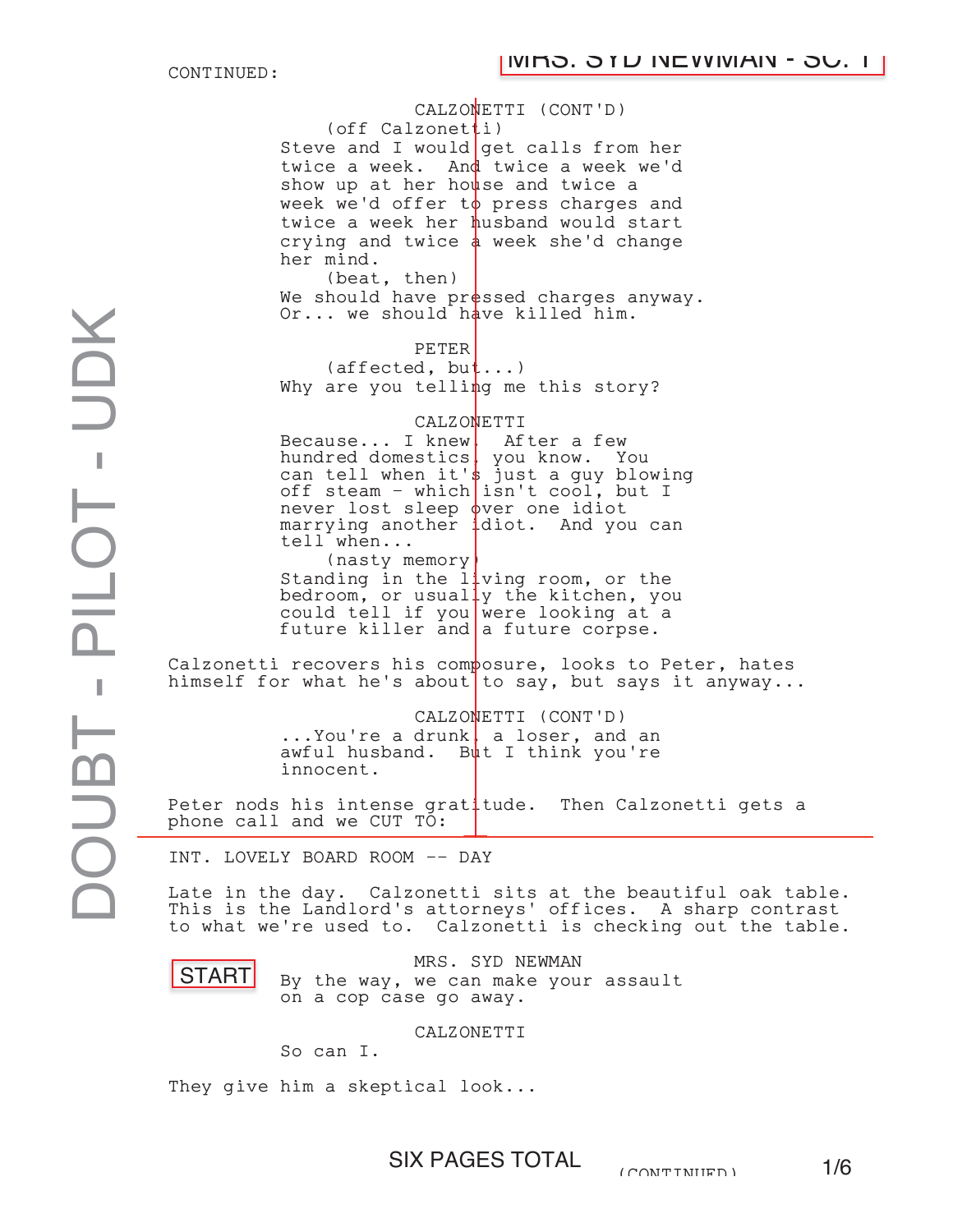CALZONETTI (CONT'D) Felker's a hot tempered idiot. All I have to do is prove that. By getting him to do what he does best take a swing. At me. Anywhere public. You know this is one piece of wood; they'd have to build this entire building around it.

MRS. SYD NEWMAN Our way is simpler. (off Calzonetti) You say you're very, very sorry. Officer Felker is embarrassed. By what happened at the trial, by what happened after the trial; he needs to save face. Which means he will completely walk away from this if you apologize.

CALZONETTI And how is this simpler than my plan?

MR. SYD NEWMAN Okay, maybe 'simpler' was the wrong word. Perhaps a better word would be 'smarter'. Or 'saner'.

MRS. SYD NEWMAN Or 'more effective'.

MR. SYD NEWMAN Two words.

MRS. SYD NEWMAN I was supporting you. (to Calzonetti) Vince, I get it. You're a man of principle; you don't--

### CALZONETTI

No I'm not.

MRS. SYD NEWMAN

(plowing on) You don't want to apologize to a guy you don't like, to a guy you have no reason to like. And I support that. If, on the other hand, you like not being in jail, or you like not being bankrupt, or you like practicing law--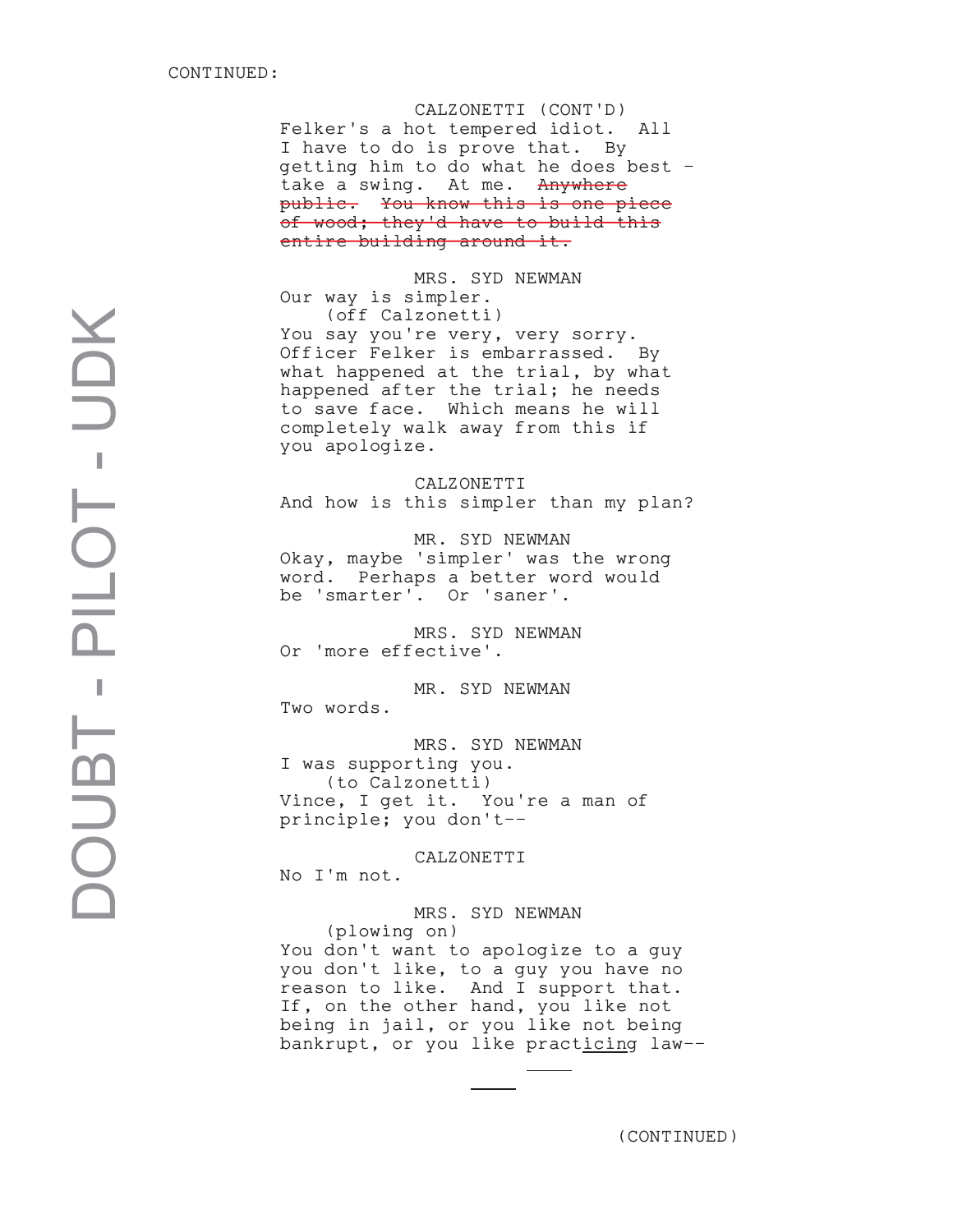CALZONETTI It'll be okay. MRS. SYD NEWMAN No it won't. No it won't.<br>And Gillick (the Landlord) enters with Thompson (his attorney and her associates). THOMP SON So sorry we're late. CALZ ONETTI  $(without acr \n *imony*)$ We completely get it. You're more important than us and you had to make sure we understood that. (moving on) I'm ready to cease all defense against your eviction proceedings immediately, on one condition: (beat) You hire me. on one condition:<br>
(beat)<br>
You hire me.<br>
Calzonetti pushes his resumé across the table--CALZONETTI (CONT'D) This place is go $r$ geous. This table cost more than you'd have to pay me. Thompson doesn't even pick up the resumé. MRS. SYD NEWMAN We're prepared to pay fifty cents on the dollar now and work out terms for the repayment of the remainder. THOMP SON No. MR. <mark>\$</mark>YD NEWMAN (long beat, before) We were expecting either a 'yes' or a counter-offer. a counter-offer.<br>Thompson nods to her associates who start placing large boxes on the table. A lot of them. THOMP SON My client's bank records. Proving that, contrary to what you said in court, you did <u>not</u> pay your rent.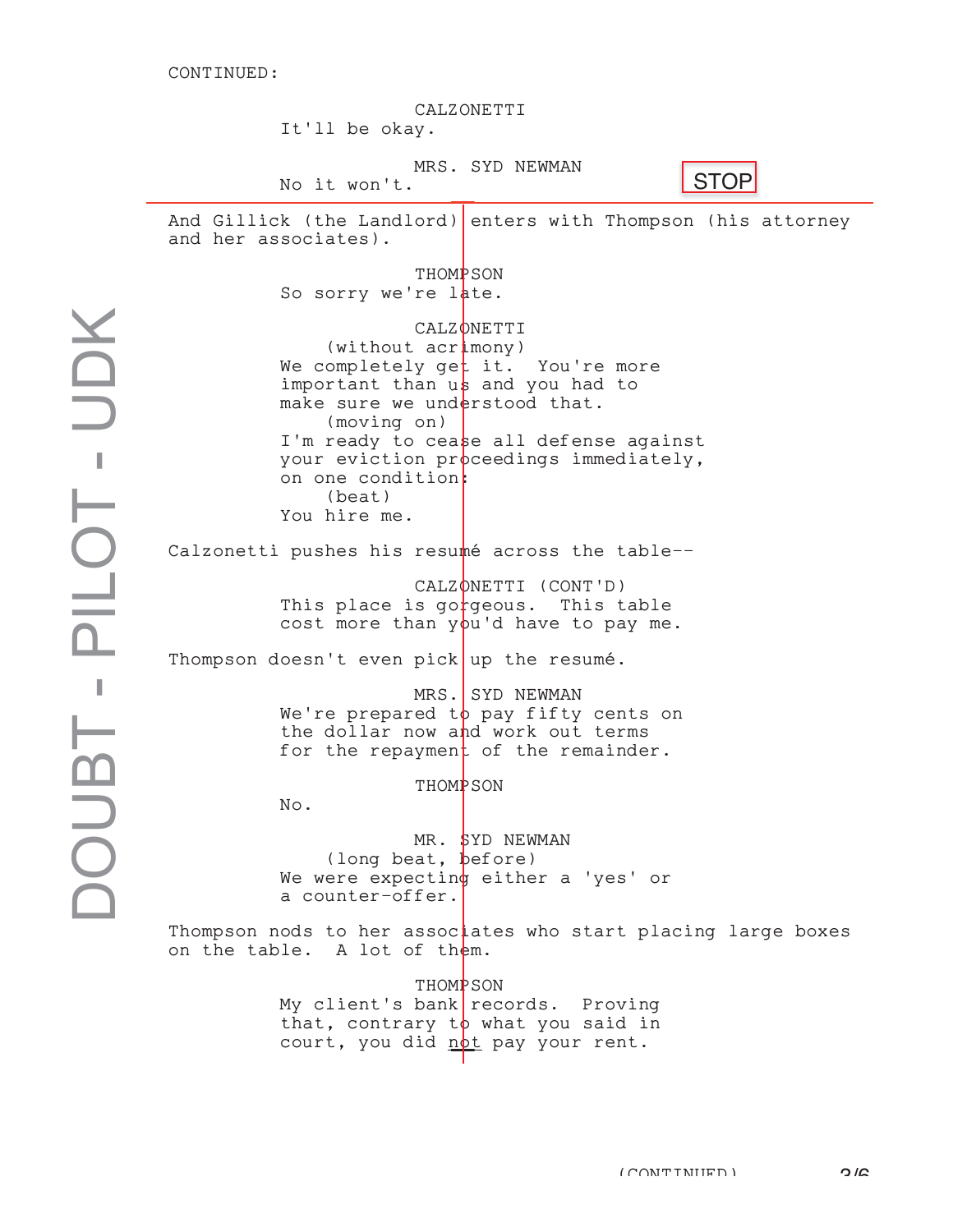## ACT FIVE

FADE IN:

INT. CALZONETTI'S LAW OFFICES - CALZONETTI'S OFFICE -- DAY

Calzonetti packs up - it's over. After a beat, Mark appears in the doorway, worried about the brother he loves, respects, protects and is a little intimidated by. After awhile, Mark gets up the nerve to say:

> **MARK** ... You can help them.

CALZONETTI I know you think I'm some sort of great lawyer but--

MARK No I don't. (off Calzonetti) I know you win a lot of cases but maybe they're easy cases.

CALZONETTI Okay. Valid point.

Mark isn't sure what else to say.

CALZONETTI (CONT'D)

That's it?

MARK

No.

But it seems to be. Calzonetti returns to packing. Until--

MARK (CONT'D)

...I watch you <mark>in court sometimes.</mark> I watch you make speeches. I want to make one of those speeches. Ι want to say something to make you want to keep fighting. I owe you--

CALZONETTI You don't owe me anything.

#### MARK

But I'm not you. I don't know what to say. I just know... This place matters. To those people. You care. Or you act like you care. They don't get that anywhere else. This place gives them hope. (MORE)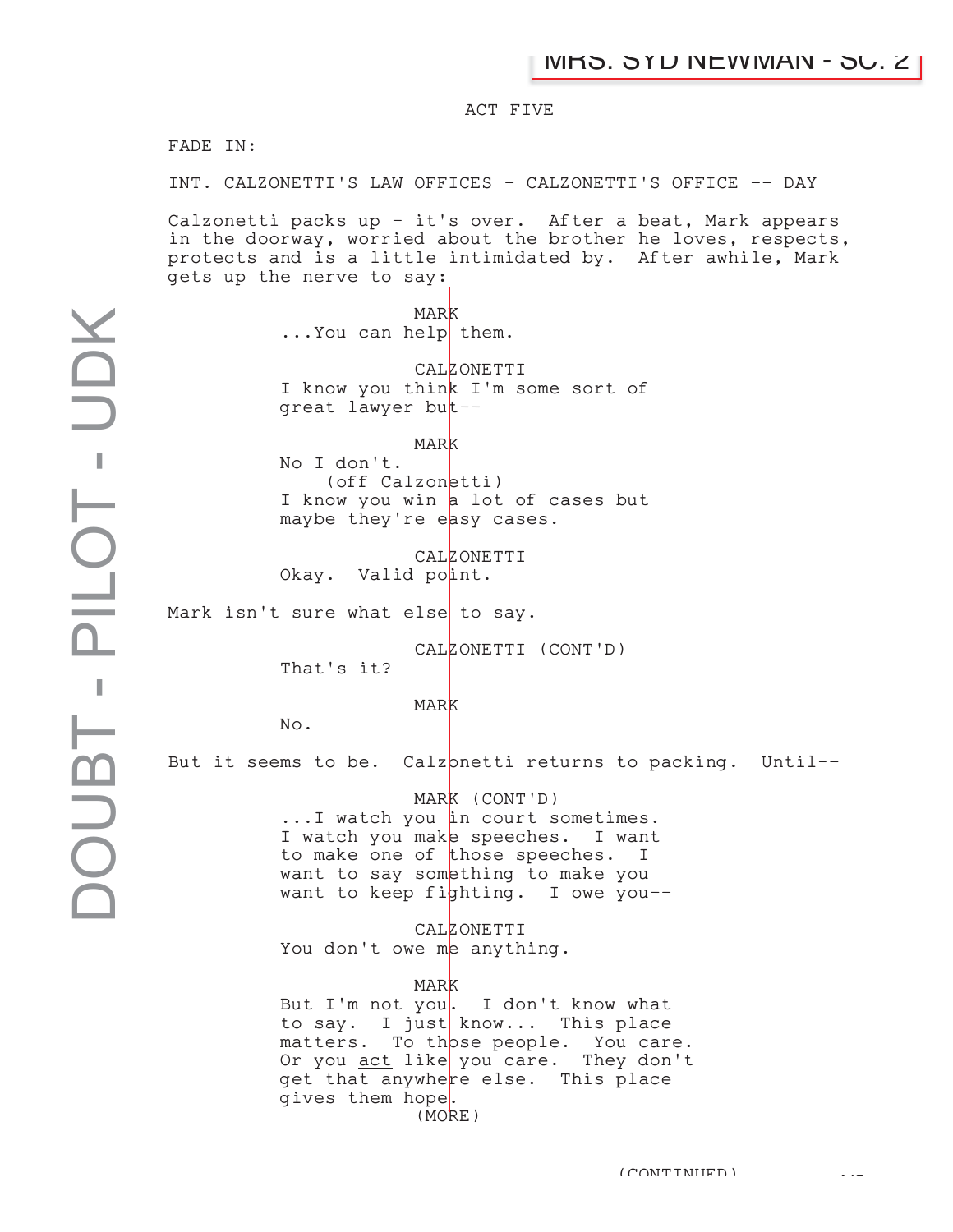MARK | (CONT'D) (beat, then) (beat, then)<br>Or at least...  $\begin{bmatrix} 1 \end{bmatrix}$  t does that for me.

The depth of Mark's feelings land...

CALZ ONETTI

That's a good speech, Mark. (but ultimat $e$ ly, gentle) But... there is no hope. The idea that gosh darn it, if we just try hard enough long enough everything will be okay... it's just not supported by reality. And the longer we pretend that's not true, the longer we waste our lives. So... this is a good thing.

Mark stares at him for a l $\phi$ ng beat. How is he going to react to this harsh life lesson? It's a lot for anyone, let alone, someone with Mark's limitations, to take in. But he loves and honors his brother. But...

> MARK ...You're wrong. K.

He reacts by refusing to accept it. Calzonetti smiles. A supportive but ultimately condescending smile. And then he rises to finish packing.

And then the Newmans are at the door - each with a packed box. They've heard about Calzonetti's outburst but are still surprised to see him packing.

START |

MR. SYD NEWMAN Vince. We're fully packed but... (his speech) We wanted you to know: you're an ass. Specifically, you're a stubborn ass. And... that's why we came to work here. You never gave up; you-

Emotional, Mrs. Newman suddenly interrupts her husband by throwing herself at Calzonetti, hugging him desperately.

And she holds on. And holds on. Finally:

MR. SYD NEWMAN (CONT'D) Let go of him.

MRS. SYD NEWMAN (crying) No. I need a hug; I'm gonna miss this place. I'm gonna miss this idiot.